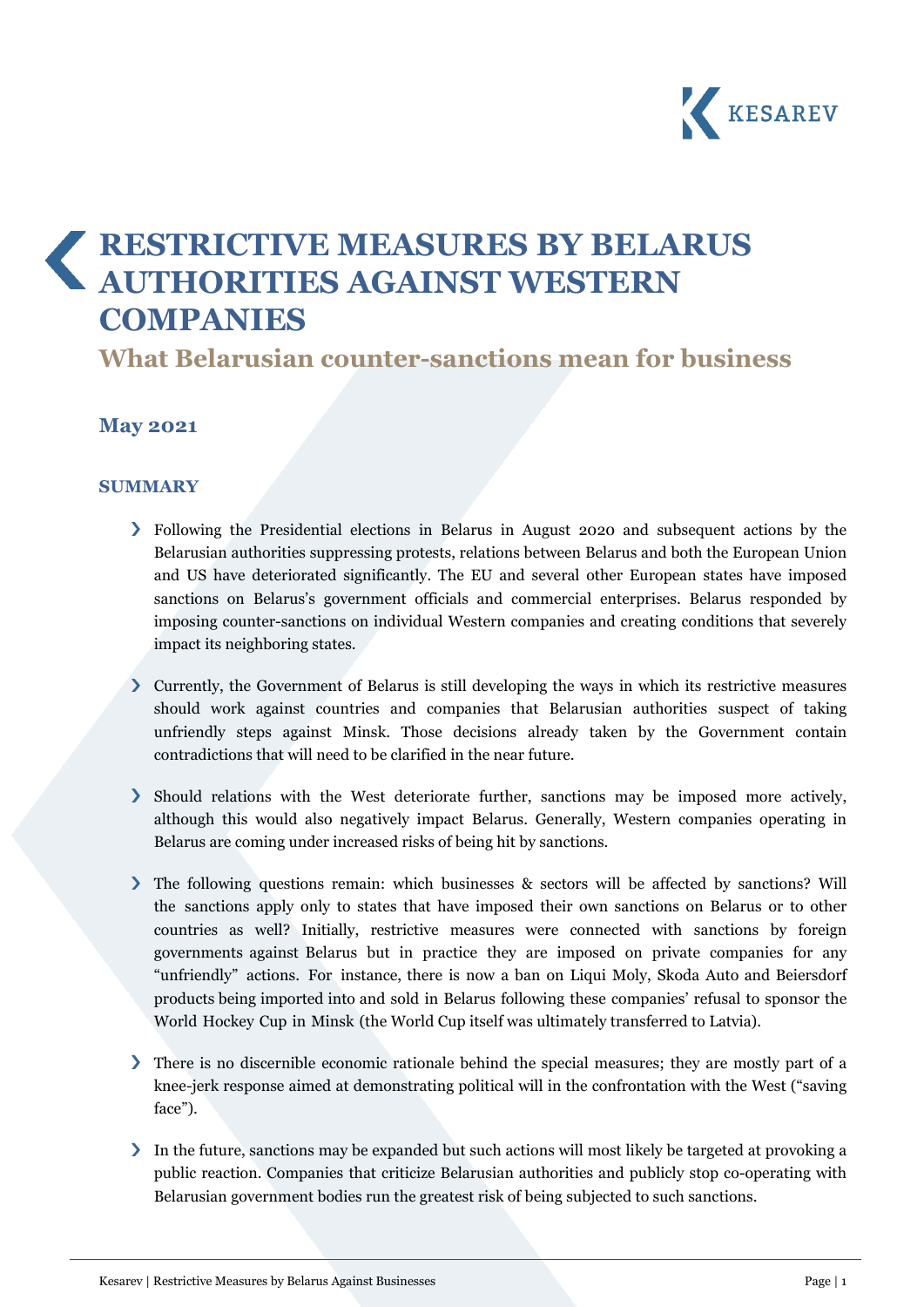#### **RECOMMENDATIONS**

For Western companies, the principal insurance against sanctions today is to minimize publicity related to the need to respond to appeals by the Belarusian opposition or public bodies and reduce the level of interaction with Belarusian companies and government bodies.

This is relevant given Belarus's limited opportunities for applying counter-sanctions and its selective approach to targeting restrictive measures.

- Minsk opted against sectoral sanctions (such as the Russian food embargo based on products' country of origin regardless of individual companies) and confined itself to measures targeting individual cases that prompted a major public reaction. So in the very near future, sanctions are most likely to be imposed on individual Western companies that acted or spoke in support of the Western sanctions regime.
- The Belarus leadership applies broad and vague criteria for classing any actions or statements by companies as "unfriendly." Any interaction with non-governmental organizations associated with the opposition or declared foreign agents may qualify as "unfriendly." Companies therefore must be careful in undertaking corporate social responsibility projects. Also, an emphatic public indifference to politics is required in managerial decision-making and behaviour.
- Economic reasons unrelated to the political situation in Belarus should be given to Belarusian authorities for refusing to cooperate with government bodies or companies.

#### **POLITICAL CONTEXT OF THE SANCTIONS POLICY**

The EU countries, the US, the UK, Ukraine, Norway, Switzerland, Canada and several others all refused to recognize Belarus' disputed election results in August 2020. Consequently, these states do not recognize Alexander Lukashenko as the legitimate head of Belarus and also criticize him for disproportionate use of force against protesters and political opponents.

Condemning the situation in Belarus as constituting a large-scale violation of democratic principles and human rights, the EU and others have, since August 2020, imposed three rounds of sanctions on Minsk [\(2](https://eur-lex.europa.eu/legal-content/en/TXT/PDF/?uri=OJ:L:2020:319I:FULL&from=EN)) [October,](https://eur-lex.europa.eu/legal-content/en/TXT/PDF/?uri=OJ:L:2020:319I:FULL&from=EN) 6 [November,](https://eur-lex.europa.eu/legal-content/EN/TXT/PDF/?uri=OJ:L:2020:370I:FULL&from=EN) 17 [December](https://eur-lex.europa.eu/legal-content/EN/TXT/PDF/?uri=OJ:L:2020:426I:FULL&from=EN) 2020). Currently, restrictive measures extend to 84 individuals and 7 legal entities. Additionally, the European Investment Bank and the European Bank for Reconstruction and Development have virtually ceased co-operating with Belarus, and collaboration on technical assistance projects has virtually ground to a halt.

Currently, Brussels is readying the fourth round of sanctions announced back in February; according to the latest information, it is scheduled for consideration in June 2021. These sanctions are a response to the continued repression against political opponents and increased pressure applied to Polish ethnic minority organizations. Most likely, the sanctions list will be expanded to include officials, law enforcement officers and judges involved in investigating and hearing politically motivated cases.

Political and expert discussions suggest there is little chance of sectoral restrictions, measures against the financial sector, state or private companies close to the top leadership being introduced. Currently, European institutions are assessing the effectiveness of the measures already adopted, which have not yet produced the desired results. Work is also under way on developing additional mechanisms that might affect the situation, such as unofficial contacts, discussing possible talks on resolving the crisis, etc.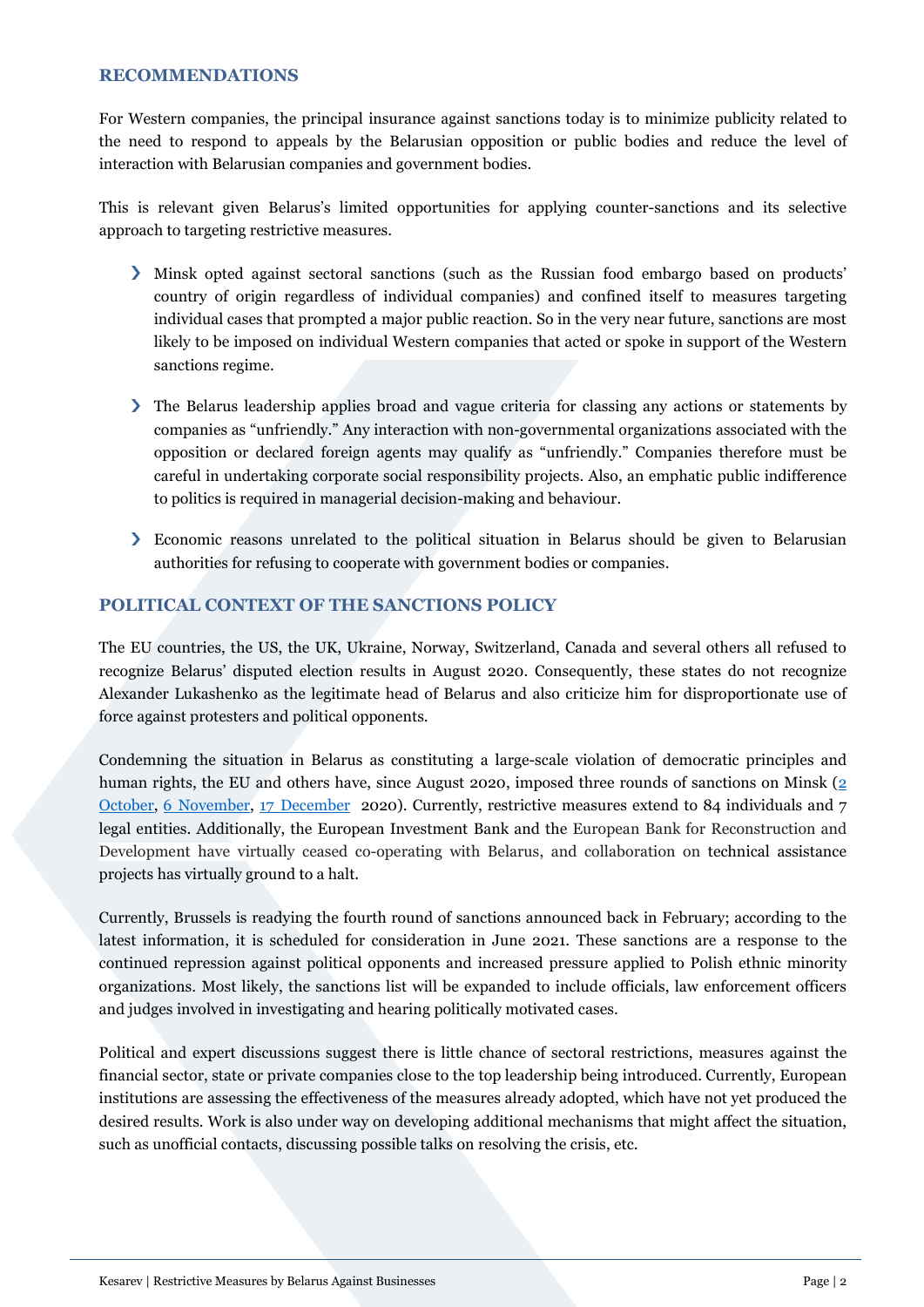In April this year, Belarus's Minister of Foreign Affairs Vladimir Makey [noted](https://www.belta.by/politics/view/makej-zapadu-davajte-ne-povtorjat-oshibok-proshlogo-ne-nado-organizovyvat-v-belarusi-revoljutsii-436651-2021/) that Belarus intends to respond to unfriendly actions, specifying that, should new sanctions be imposed, the authorities might adopt retaliatory measures against European businesses.

The sanctions policy continued on 19 April when the US announced it was renewing sanctions imposed in 2008 (and suspended in 2015) on Belarus's nine biggest enterprises, including its key petrochemical sector. These are deferred-action sanctions (giving certain room for negotiation) coming into force on 3 June.

These sanctions could do grave financial damage to the Belarusian economy since restrictions on cooperation might extend not only to American companies but also to others around the world, including Russian petrochemical suppliers (secondary sanctions).

## **BELARUSIAN OPPOSITION AND FOREIGN BUSINESS**

The active Belarusian opposition and diaspora have played as crucial role in Western sanctions being imposed, calling upon foreign businesses to cease co-operating with Belarus's state companies and bodies over restrictions on workers' rights in state enterprises, harassment of employees who participate in protests, etc.

In particular, the opposition and diaspora campaigned to persuade Norway's Yara (one of the world's biggest suppliers of mineral fertilizers) to terminate its contracts with Belaruskali, to curtail sales of Belarus-made vehicles to Ukraine and Moldova and to curtail deliveries of Siemens products used in energy sector projects.

Opposition groups try to make their appeals as public as possible and to involve Western political bodies and businesses in this process. In particular, Svetlana Tikhanovskaya, Alexander Lukashenko's principal opponent in the 2020 elections, [talked](https://news.tut.by/economics/721417.html) to Yara's top management in the spring and summer of this year. Members of the Belarusian diaspora in different countries held protests against Yara's partnership with Belaruskali and, in April, the National Anti-Crisis Management, an opposition centre, [submitted](https://belarus-nau.org/tpost/doyl9ru491-835-tisyachi-belarusov-podpisali-petitsi) a petition to Yara's management to terminate its contract with Belaruskali; the petition was signed by 83,500 Belarusian citizens.

These public campaigns resulted, among other things, in several Western brands refusing, in January 2021, to sponsor the 2021 World Hockey Cup then slated to be held in Minsk and Riga in May-June 2021. In particular, NIVEA (owned by Beiersdorf) [stated](https://sport.tut.by/news/hockey/715034.html) that it "advocates respect and unity and is opposed to all forms of discrimination and violence. Looking at the current situation, we have decided that NIVEA MEN will not sponsor the 2021 World Cup if it is held in Belarus". Later, the Skoda Auto car manufacturer [put](https://www.kommersant.ru/doc/4652197) out a similar statement. As a result, the International Hockey Federation decided to hold the Cup exclusively in Latvia.

### **BELARUS IMPOSES RETALIATORY RESTRICTIVE MEASURES**

The actions of Western states, international organizations and companies prompted a sharp response from the Belarusian authorities and President Alexander Lukashenko, who unofficially set the Government and other administrative bodies the task of responding to each unfriendly action.

Generally, when it comes to European sanctions, Belarus has limited response options. Nonetheless, the last eight months have shown that the authorities are attempting to use a variety of means for bringing pressure to bear on European states and companies: withdrawing from cooperation programmes, applying non-tariff restrictions, re-orientating transport flows, restricting exports, imposing official sanctions, etc.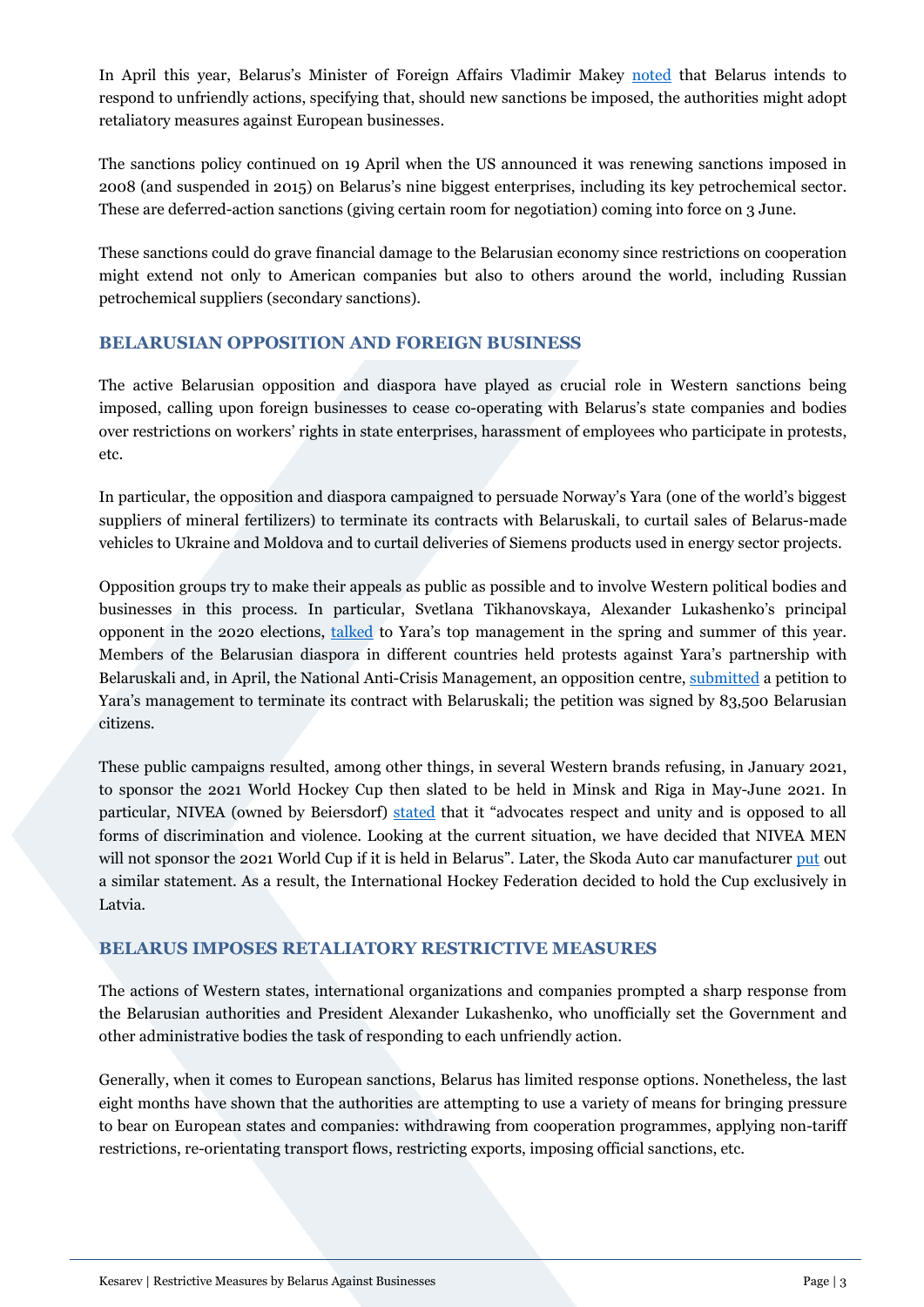In particular, in the autumn of 2020, Belarus's Ministry for Foreign Affairs announced it was scaling down its participation in the European Partnership programme to expert level. In March, some freight flows from Belarus were shifted from the port of Klaipeda (Lithuania) to the port of Ust-Luga (Russia).

Belarusian authorities have also made statements about possibly restricting energy deliveries to the Baltic states, transit of European goods via Belarus, activities of commercial and non-commercial organizations connected with Europe, about applying pressure to ethnic minority organizations, etc.

Several bans imposed by Belarus's Gosstandart (the State Committee for Standardization of the Republic of Belarus) on sale of individual products (such as Tuk biscuits made in Ukraine, this brand being owned by Mondelēz International, a US company) could also have political motivation.

The Executive [Order](https://pravo.by/document/?guid=12551&p0=P32100128&p1=1) "On Applying Special Measures" issued by the Belarusian President on 30 March 2021 lays down a legal framework for introducing special (restrictive) measures. The order prohibits imports and sales in Belarus of individual commodity groups and goods manufactured by certain companies from those states that imposed sanctions on Minsk. The power to draw up the list of prohibited goods and services and to establish the duration of the restrictions was delegated to the Government.

The initial plan was therefore for restrictive measures to be imposed on manufacturers from states that had joined the sanctions against Belarus. Nonetheless, enforcement practices went in a different direction. In its [Decree](https://pravo.by/document/?guid=12551&p0=C22100240&p1=1) of 23 April 2021, the Cabinet of Ministers of the Republic of Belarus applied special measures, for a term of six months, to products of three companies:

- perfumery, cosmetics, toiletries, and plastic goods manufactured by Beiersdorf Company Group (such brands as NIVEA, Eucerin, La Prairie, Labello, Hansaplast, Florena, 8X4, SKIN STORIES, GAMMON, tesa, CHAUL, Coppertone, Hidrofugal, Stop The Water While Using Me);
- cars manufactured by SKODA AUTO Company Group;
- chemicals and petrochemicals manufactured by LIQUI MOLY Company Group.

It should be noted that the Decree does not list the states whose manufacturers will be subjected to restrictions. This reveals that these special measures were not based on the products' country of the origin; they were imposed on individual companies (brands) for reasons other than the sanctions imposed on Belarus. The Decree itself does not indicate the reason but there is speculation it was down to the companies' refusals to sponsor the World Hockey Cup in Minsk and their criticism of the human rights situation in the country.

The [declaration](https://www.customs.gov.by/ru/news1-ru/view/o-kontrole-tamozhennymi-organami-tovarov-zapreschennyx-k-vvozu-na-territoriju-respubliki-belarus-16766-2021/) of the State Customs Committee "On Customs Bodies Monitoring Goods Prohibited from Being Imported into the Republic of Belarus" of 27 April indicates that the restrictions apply to imports of prohibited cars into the Republic of Belarus both via the customs border of the EAEU and from EAEU member states. In this case, however, there was no indication as to whether the country of origin would be taken into account when prohibiting circulation of goods.

It should be noted that the country-of-origin issue is crucial for the effectiveness of these special measures since virtually all Skoda cars sold in Belarus are assembled in Russia. Therefore, sanctions are basically being imposed on Russian manufacturers and not on manufacturers from the countries that imposed sanctions on Belarus, as had been envisioned in the Executive Order of 30 March.